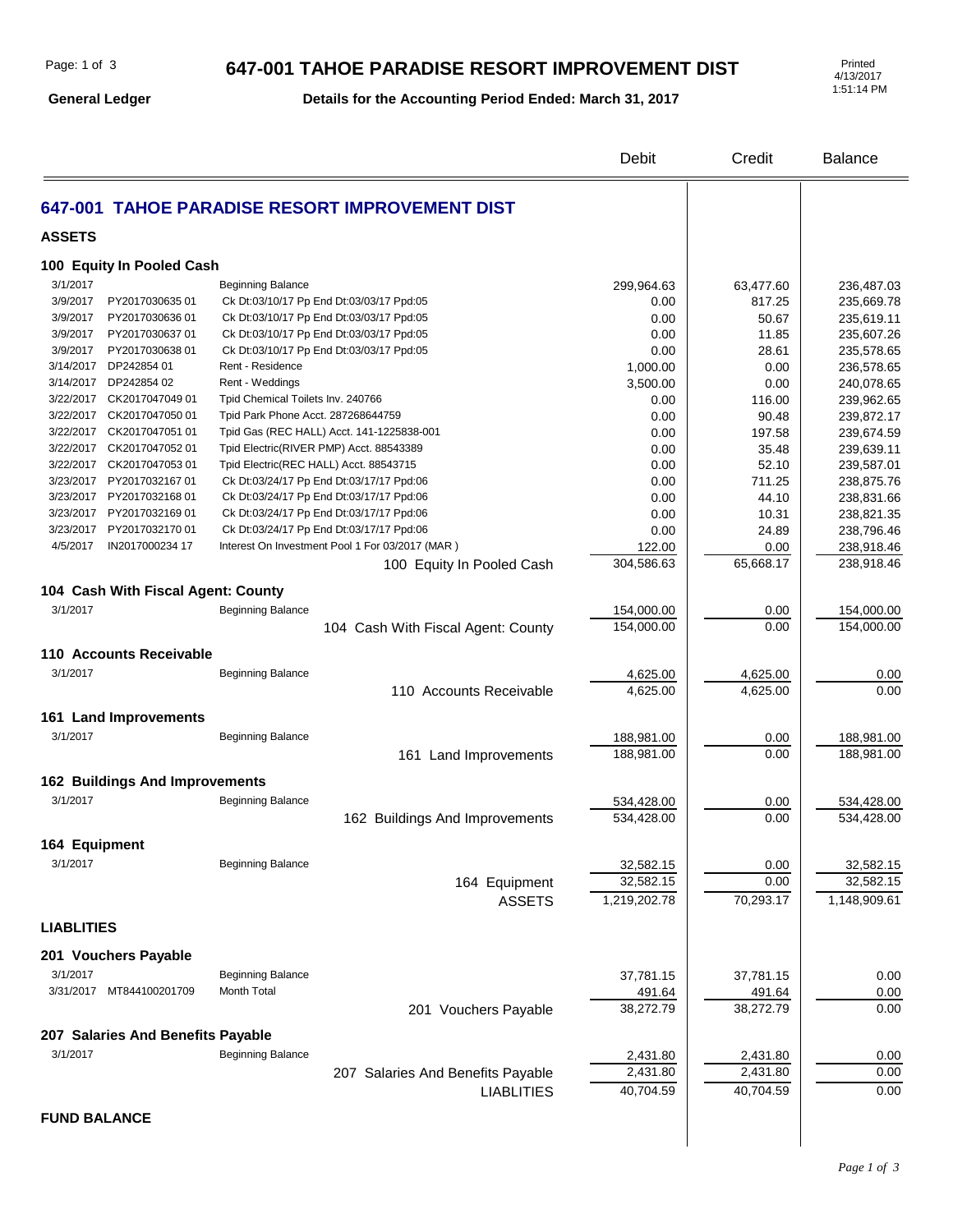## **647-001 TAHOE PARADISE RESORT IMPROVEMENT DIST**

## **Details for the Accounting Period Ended: March 31, 2017**

|                  |                                                        |                                                                                      | Debit        | Credit       | <b>Balance</b>  |
|------------------|--------------------------------------------------------|--------------------------------------------------------------------------------------|--------------|--------------|-----------------|
|                  | 310 Fund Balance Reserved: General                     |                                                                                      |              |              |                 |
| 3/1/2017         |                                                        | <b>Beginning Balance</b>                                                             | 0.00         | 157,000.00   | $-157,000.00$   |
|                  |                                                        | 310 Fund Balance Reserved: General                                                   | 0.00         | 157,000.00   | $-157,000.00$   |
|                  |                                                        |                                                                                      |              |              |                 |
|                  |                                                        | 350 Fund Balance Unreserved Undesignated                                             |              |              |                 |
| 3/1/2017         |                                                        | Beginning Balance                                                                    | 0.00         | 207,160.88   | $-207,160.88$   |
|                  |                                                        | 350 Fund Balance Unreserved Undesignated                                             | 0.00         | 207,160.88   | $-207,160.88$   |
|                  |                                                        | 395 Investment In General Fixed Assets                                               |              |              |                 |
| 3/1/2017         |                                                        | <b>Beginning Balance</b>                                                             | 0.00         | 755,991.15   | $-755,991.15$   |
|                  |                                                        | 395 Investment In General Fixed Assets                                               | 0.00         | 755,991.15   | $-755,991.15$   |
|                  |                                                        |                                                                                      |              |              |                 |
|                  | <b>400 Budget Clearing Account</b>                     |                                                                                      |              |              |                 |
| 3/1/2017         |                                                        | Beginning Balance                                                                    | 118,700.00   | 118,700.00   | 0.00            |
|                  |                                                        | 400 Budget Clearing Account                                                          | 118,700.00   | 118,700.00   | 0.00            |
|                  | 402 Legislative Revision                               |                                                                                      |              |              |                 |
| 3/1/2017         |                                                        | Beginning Balance                                                                    | 118,700.00   | 0.00         | 118,700.00      |
|                  |                                                        | 402 Legislative Revision                                                             | 118,700.00   | 0.00         | 118,700.00      |
|                  |                                                        |                                                                                      |              |              |                 |
|                  | <b>411 Actual Revenues</b>                             |                                                                                      |              |              |                 |
| 3/1/2017         |                                                        | <b>Beginning Balance</b>                                                             | 4,975.00     | 88,085.59    | $-83,110.59$    |
| 3/14/2017        | DP242854 01                                            | Rent - Residence                                                                     | 0.00         | 1,000.00     | $-84,110.59$    |
| 3/14/2017        | DP242854 02                                            | Rent - Weddings                                                                      | 0.00         | 3,500.00     | $-87,610.59$    |
| 4/5/2017         | IN2017000234 17                                        | Interest On Investment Pool 1 For 03/2017 (MAR)                                      | 0.00         | 122.00       | $-87,732.59$    |
|                  |                                                        | 411 Actual Revenues                                                                  | 4,975.00     | 92,707.59    | $-87,732.59$    |
|                  | 423 Transfers: CAO                                     |                                                                                      |              |              |                 |
| 3/1/2017         |                                                        | <b>Beginning Balance</b>                                                             | 0.00         | 118,700.00   | $-118,700.00$   |
|                  |                                                        | 423 Transfers: CAO                                                                   | 0.00         | 118,700.00   | $-118,700.00$   |
| 431 Expenditures |                                                        |                                                                                      |              |              |                 |
| 3/1/2017         |                                                        | <b>Beginning Balance</b>                                                             | 56,784.44    | 0.00         | 56,784.44       |
| 3/9/2017         | PY201703063501                                         | Ck Dt:03/10/17 Pp End Dt:03/03/17 Ppd:05                                             | 817.25       | 0.00         | 57,601.69       |
| 3/9/2017         | PY2017030636 01                                        | Ck Dt:03/10/17 Pp End Dt:03/03/17 Ppd:05                                             | 50.67        | 0.00         | 57,652.36       |
| 3/9/2017         | PY2017030637 01                                        | Ck Dt:03/10/17 Pp End Dt:03/03/17 Ppd:05                                             | 11.85        | 0.00         | 57,664.21       |
| 3/9/2017         | PY2017030638 01                                        | Ck Dt:03/10/17 Pp End Dt:03/03/17 Ppd:05                                             | 28.61        | 0.00         | 57,692.82       |
| 3/20/2017        | TPID20170091 01                                        | Tpid Chemical Toilets Inv. 240766                                                    | 116.00       | 0.00         | 57,808.82       |
| 3/20/2017        | TPID20170092 01                                        | Tpid Park Phone Acct. 287268644759                                                   | 90.48        | 0.00         | 57,899.30       |
|                  | 3/20/2017 TPID20170093 01                              | Tpid Gas (REC HALL) Acct. 141-1225838-001                                            | 197.58       | 0.00         | 58,096.88       |
|                  | 3/20/2017 TPID20170094 01                              | Tpid Electric(RIVER PMP) Acct. 88543389                                              | 35.48        | 0.00         | 58,132.36       |
|                  | 3/20/2017 TPID20170095 01                              | Tpid Electric(REC HALL) Acct. 88543715                                               | 52.10        | 0.00         | 58,184.46       |
| 3/23/2017        | PY2017032167 01                                        | Ck Dt:03/24/17 Pp End Dt:03/17/17 Ppd:06                                             | 711.25       | 0.00         | 58,895.71       |
|                  | 3/23/2017 PY2017032168 01<br>3/23/2017 PY2017032169 01 | Ck Dt:03/24/17 Pp End Dt:03/17/17 Ppd:06                                             | 44.10        | 0.00         | 58,939.81       |
|                  | 3/23/2017 PY2017032170 01                              | Ck Dt:03/24/17 Pp End Dt:03/17/17 Ppd:06<br>Ck Dt:03/24/17 Pp End Dt:03/17/17 Ppd:06 | 10.31        | 0.00         | 58,950.12       |
|                  |                                                        |                                                                                      | 24.89        | 0.00<br>0.00 | 58,975.01       |
|                  |                                                        | 431 Expenditures                                                                     | 58,975.01    |              | 58,975.01       |
|                  |                                                        | <b>FUND BALANCE</b>                                                                  | 301,350.01   | 1,450,259.62 | $-1,148,909.61$ |
|                  |                                                        | 647-001 TAHOE PARADISE RESORT IMPROVEMENT DIST                                       | 1,561,257.38 | 1,561,257.38 | 0.00            |